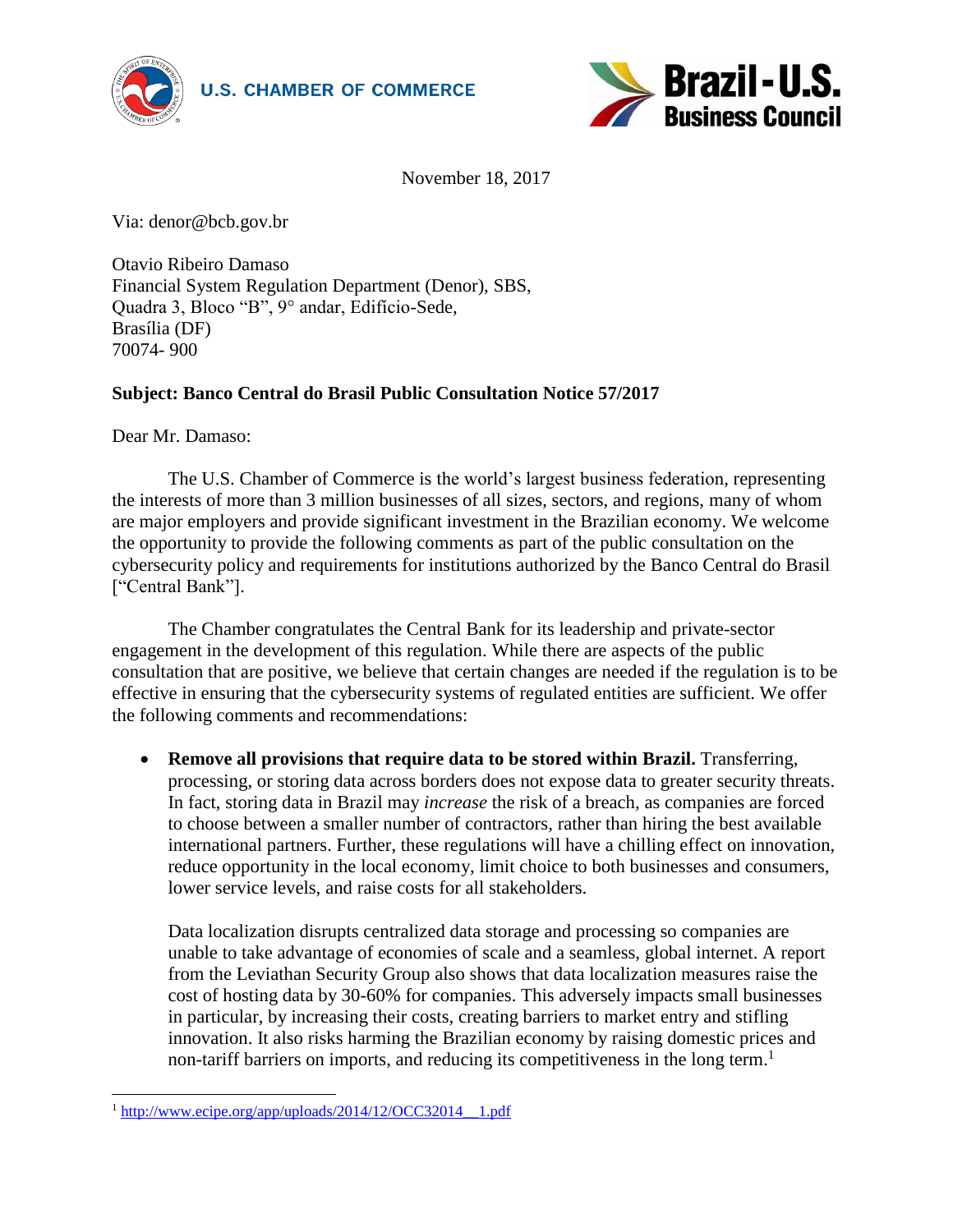In particular, the proposed data localization requirements restricting the transfer of data beyond national borders will make it more difficult for affected entities to combat fraud by preventing the identification of patterns of fraud across regions. Effective fraud prevention and mitigation are dependent on cross-border data flows, as they demand sophisticated monitoring of transactions and rapid detection at the point of interaction to interpret and weigh the risk of fraud of each payment transaction. To build effective fraud models and to gain the necessary insights into fraudulent patterns in order to help prevent them, these models must be built from global or multi-country data sets and analyzed in a central location in order to identify and block potentially fraudulent activity in real time.

Finally, these measures unfairly discriminate against companies that do not have a local presence in Brazil. Given that this will likely not lead to an increase in levels of cybersecurity, this could represent a violation of Brazil's international obligations to take the least trade restrictive approach to regulation. As such, we strongly recommend that the Central Bank remove all data localization requirements from the proposed regulation.

- **Remove onerous company reporting requirements.** The proposed regulation requires companies to undertake overly onerous reporting requirements, which will drain cybersecurity resources away from implementing best in class systems in favor of 'check the box compliance'. Requirements to trace the movement of all data, register the location of all data storage facilities, log all "material incidents", provide all contracts and agreements with third party storage providers, and develop an annual report, in particular, will significantly raise the costs of compliance for companies, while providing no increase in the levels of cybersecurity.
- **Enable companies to assess and manage cybersecurity risks to their business, rather than prescribing specific solutions.** A risk management approach to cybersecurity has proven to be more effective than prescribing specific solutions, as it enables companies to assess the needs relevant to their situation and choose from among the range of tools at their disposal. **T**he use of cloud computing, for instance, has the potential to reduce a company's vulnerability to cyber incidents and should not be subject to additional regulatory measures which disincentivize its use.

Prescriptive requirements such as those in *Article 3.VII.Paragraph 2* force companies to implement systems which may not increase levels of cybersecurity, draining resources away from systems that will. Moreover, such detailed resolutions risk becoming quickly obsolete in the face of rapid technological change, thereby losing efficiency in relation to the larger goal of ensuring the security of Financial Institutions data and information.

 **Facilitate voluntary information sharing, rather than mandating broad reporting requirements.** Frameworks that force companies to report a broad range of cybersecurity incidents can unintentionally inhibit cybersecurity by causing companies to notify regulators of any incident on their systems. This can lead to notification fatigue, increased costs, and operational distractions, which makes it difficult to identify and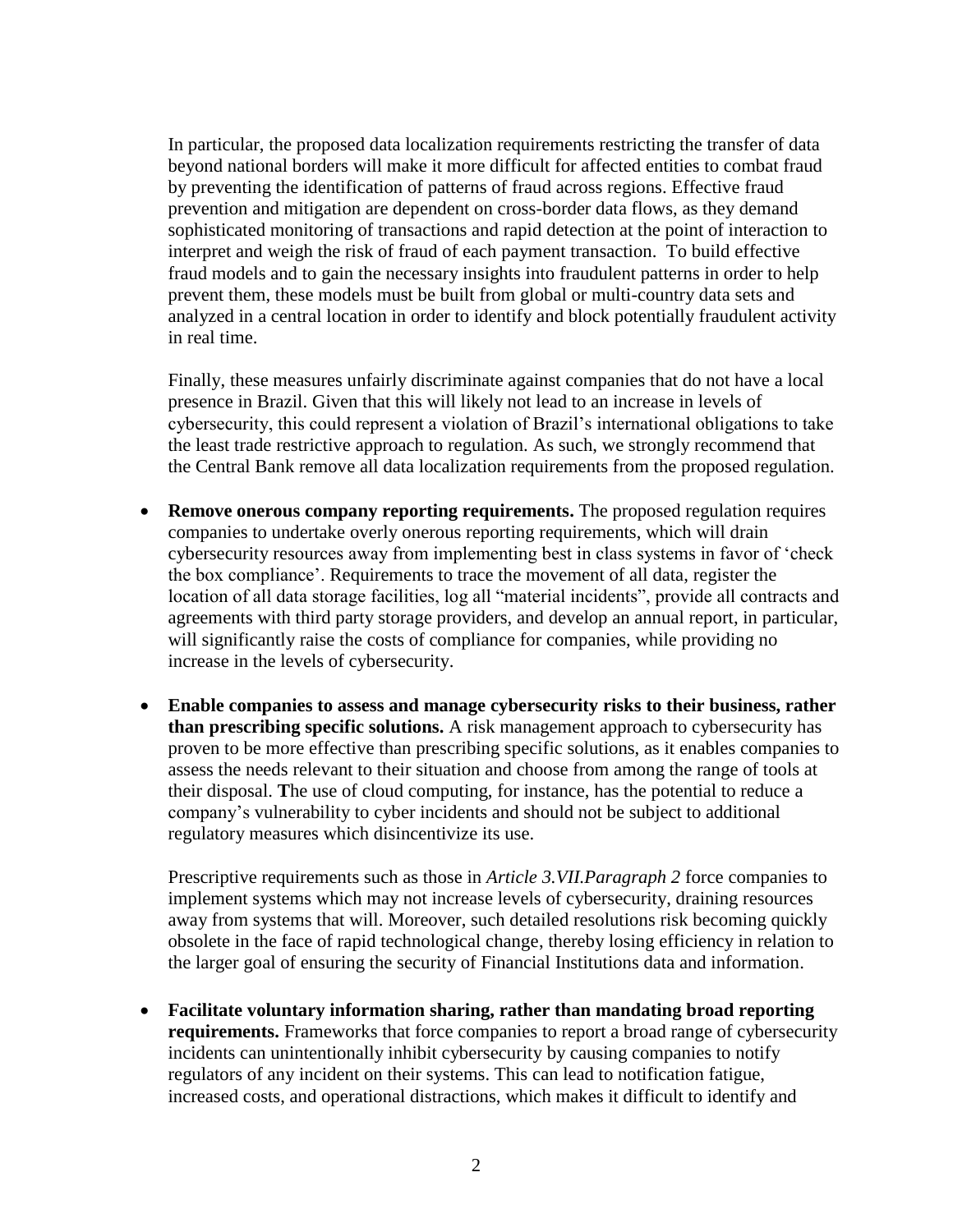address the most important incidents. Accordingly, we recommend that you remove any mandatory information sharing or reporting requirements.

- **Remove requirements that companies share sensitive commercial information without a clear regulatory or investigatory purpose.** While companies may have access to instruments used by contractors, given the sensitivity of this information it should not be *required* of contractors without a specific need. This includes provisions that require an entity to grant regulators access to encryption keys, rather than simply turning over relevant information. Accordingly, we recommend that you remove any such provisions.
- **Avoid Creating Overlapping Cybersecurity Regulatory Requirements.** The Institutional Security Office of the Presidency of the Republic (GSI) is in the final phase of preparing a draft Public Consultation on the topic of National Information Security Policy. Considering the transversality of their work, covering critical infrastructure sectors such as finance, there is significant potential for this proposal to require measures that contravene, or overlap with, those of the GSI. Accordingly, we recommend that you delay the further development of this proposal until such a time as the GSI requirements are finalized.

The attached table explains our concerns in greater detail, seeks clarification on several provisions, and offers our recommendations. If you have any questions or need further information, please contact me [\(ccarvalho@uschamber.com\)](mailto:ccarvalho@uschamber.com) or my colleagues Sean Heather [\(sheather@uschamber.com\)](mailto:sheather@uschamber.com) and Ann Beauchesne [\(abeauchesne@uschamber.com\)](mailto:abeauchesne@uschamber.com).

Sincerely,

Cassia Carvalho Sean Heather Executive Director Vice President U.S. Chamber of Commerce U.S. Chamber of Commerce

Brazil-U.S. Business Council Center for Global Regulatory Cooperation

Ann M. Beauchesne Senior Vice President National Security and Emergency Preparedness U.S. Chamber of Commerce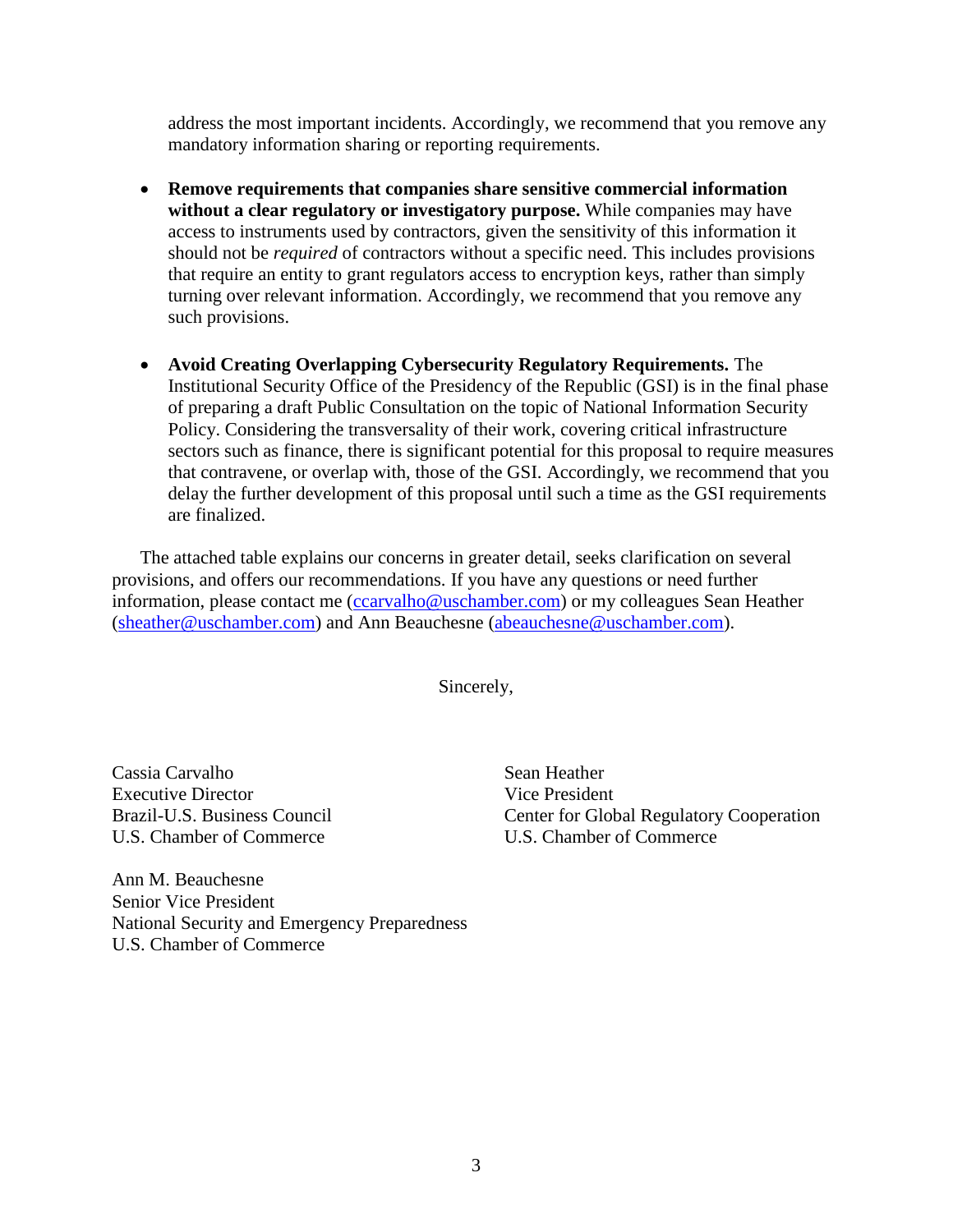| <b>Article</b>       | <b>Summary of Content</b>                                                                                                                                                                                                                                                                                                                                                                                                                                                                        | <b>Comment</b>                                                                                                                                                                                                                                                                                                                                                                                                                                                                                                                                                                                                                                                                                                                            |
|----------------------|--------------------------------------------------------------------------------------------------------------------------------------------------------------------------------------------------------------------------------------------------------------------------------------------------------------------------------------------------------------------------------------------------------------------------------------------------------------------------------------------------|-------------------------------------------------------------------------------------------------------------------------------------------------------------------------------------------------------------------------------------------------------------------------------------------------------------------------------------------------------------------------------------------------------------------------------------------------------------------------------------------------------------------------------------------------------------------------------------------------------------------------------------------------------------------------------------------------------------------------------------------|
| Article<br>$3.II-IV$ | "stipulate the controls and<br>technologies adopted by the<br>institution to reduce its<br>vulnerability to incidents and<br>address other stipulated<br>cybersecurity objectives;<br>define specific controls,<br>including those used to ensure<br>data traceability in order to<br>secure sensitive information;<br>stipulate logging or<br>recording, analysis of cause<br>and impact, and control of the<br>effects of incidents that are<br>material for the institution's<br>activities;" | Without clear examples of how this would be<br>implemented, we would suggest rewording this<br>provision to be less restrictive, while maintaining the<br>underlying regulatory intent. In this regard, we would<br>suggest merging provisions II-IV, such that they read<br>"Identify controls and technologies used by the<br>institution, including those used to document access,<br>data management, data control, and incident<br>management as stipulated under the institution's<br>cybersecurity objectives."                                                                                                                                                                                                                    |
| Article<br>3.III     | "define specific controls,<br>including those used to ensure<br>data traceability in order to<br>secure sensitive information."                                                                                                                                                                                                                                                                                                                                                                  | Given that companies may hire contractors that<br>manage data servers around the world, requirements<br>to ensure the traceability of all consumer data would<br>pose a large and unnecessary burden on consumers.<br>As such, we recommend that you remove this<br>requirement.                                                                                                                                                                                                                                                                                                                                                                                                                                                          |
| Article<br>3.IV      | "stipulate logging or<br>recording, analysis of cause<br>and impact, and control of the<br>effects of incidents that are<br>material for the institution's<br><i>activities.</i> "                                                                                                                                                                                                                                                                                                               | While many of these activities will be undertaken by<br>companies as part of their cybersecurity processes,<br>mandating these processes is unnecessarily<br>prescriptive and risks placing an unnecessary<br>administrative burden on companies. As such, we<br>recommend that your remove this requirement.                                                                                                                                                                                                                                                                                                                                                                                                                             |
| Article<br>3.VII     | "stipulate initiatives to share<br>information with other<br>institutions involving material<br><i>incidents.</i> "                                                                                                                                                                                                                                                                                                                                                                              | While information sharing can be an effective tool in<br>increasing cyber resilience, <i>mandatory</i> requirements<br>to report cybersecurity incidents can unintentionally<br>inhibit cybersecurity by causing companies to notify<br>regulators of any incident on their systems. This can<br>lead to notification fatigue, increased costs, and<br>operational distractions, which makes it difficult to<br>identify and address the most important incidents.<br>Moreover, cyber threat information sharing is most<br>effective when it involves the proactive sharing of<br>indicators and contextual information, rather than<br>reactive attempts to disseminate information. As such,<br>we recommend that you remove mandatory |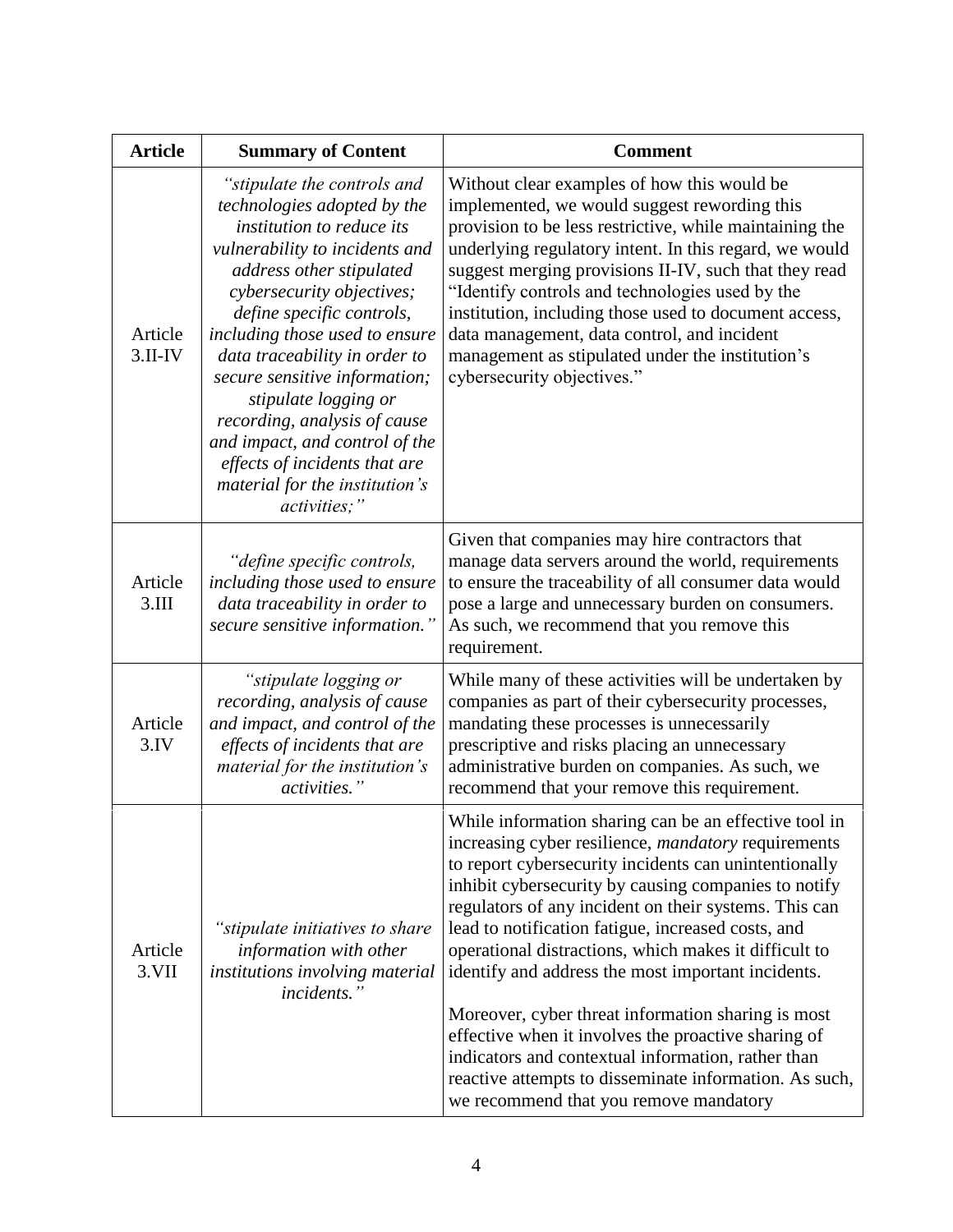|                       |                                                                                                                                                                                                                                                                                                                                                                                         | requirements to share incident information and<br>encourage regulated entities to leverage established<br>information sharing entities such as the Financial<br>Services ISAC.                                                                                                                                                                                                                                                                                                                                                        |
|-----------------------|-----------------------------------------------------------------------------------------------------------------------------------------------------------------------------------------------------------------------------------------------------------------------------------------------------------------------------------------------------------------------------------------|---------------------------------------------------------------------------------------------------------------------------------------------------------------------------------------------------------------------------------------------------------------------------------------------------------------------------------------------------------------------------------------------------------------------------------------------------------------------------------------------------------------------------------------|
| Article<br>3. VII. P1 | "ability to prevent and detect<br>cyber related incidents while<br>reducing vulnerability in this<br>respect"                                                                                                                                                                                                                                                                           | Requirements that data be localized in Brazil<br>expressly limit the ability for companies to monitor<br>and proactively identify vulnerabilities worldwide. As<br>such, we strongly recommend that you remove the<br>data localization requirements outlined in Articles 11,<br>12. VIII, and 19 & Sole Paragraph.                                                                                                                                                                                                                   |
| Article<br>3. VII. P2 | "controls and technologies<br>should at the least cover<br>authentication, encryption,<br>preventing and detecting<br>intrusion, preventing data<br>leakage, controlling of<br>hardware and software<br>updates, periodic testing and<br>scanning to detect<br>vulnerabilities, protection<br>against malicious software,<br>controls of access and<br>segmented computer<br>networks." | A risk management approach to cybersecurity has<br>proven to be more effective than prescribing specific<br>solutions, as it enables companies to assess the needs<br>relevant to their situation and choose from among the<br>range of tools at their disposal. Prescriptive<br>requirements such as this force companies to<br>implement systems which may not increase levels of<br>cybersecurity, draining resources away from systems<br>that will. As such, we recommend that you remove<br>this requirement.                   |
| Article<br>3. VII. P4 | "The registration, analysis of<br>cause and impact, and control<br>of effects of incidents<br>mentioned in subparagraph<br>IV must also include<br>information received from<br><b>Third Party Service</b><br>Providers."                                                                                                                                                               | While many of these activities will be undertaken by<br>companies as part of their cybersecurity processes,<br>mandating these processes is unnecessarily<br>prescriptive and risks placing an unnecessary<br>administrative burden on companies. Moreover, if the<br>regulatory reporting requirement is not well defined,<br>proprietary information and client data would be<br>subject to exposure would be placed at greater risk of<br>exposure to a cyber incident. As such, we recommend<br>that you remove this requirement. |
| Article<br>3. VII. P6 | "Cybersecurity policy should<br>be spread using language<br>compatible with the<br>complexity of the functions<br>involved to reach."                                                                                                                                                                                                                                                   | Greater clarity is requested regarding what is required<br>of companies in this regard.                                                                                                                                                                                                                                                                                                                                                                                                                                               |
| Article 5             | "The institutions referred to<br>in article 1 shall designate a<br>director or officer in charge<br>of cybersecurity policy and                                                                                                                                                                                                                                                         | While establishing a point of contact may be an<br>effective means of communication, we request greater<br>clarification as to what, if any, legal liabilities this<br>person would be subject to. We would strongly                                                                                                                                                                                                                                                                                                                  |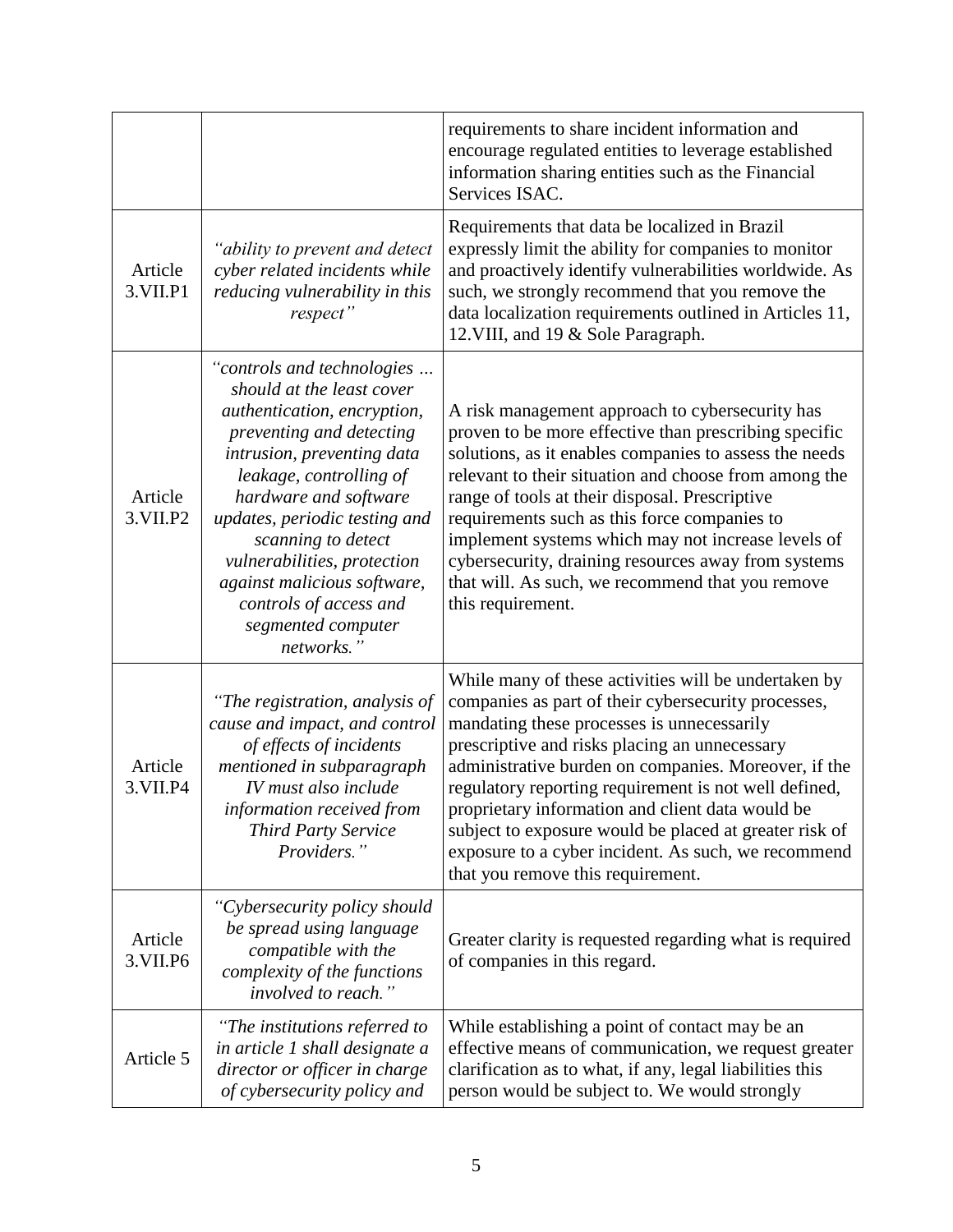|                     | the action plan and incident<br>response procedure<br>mentioned in article 4."                                                                                                                                 | recommend that no personal legal liability be<br>attributed to a person in this role if companies are to<br>be able to hire the most talented people for such a<br>role.                                                                                                                                        |
|---------------------|----------------------------------------------------------------------------------------------------------------------------------------------------------------------------------------------------------------|-----------------------------------------------------------------------------------------------------------------------------------------------------------------------------------------------------------------------------------------------------------------------------------------------------------------|
| Article 6           | "The institutions referred to<br>in article 1 shall prepare an<br>annual report covering their<br>action plans and incident<br>response procedures as<br>mentioned in article 4, by<br>base date December 31." | This will force companies to undertake overly onerous<br>reporting procedures, which drains cybersecurity<br>resources away from implementing best in class<br>systems in favor of 'check the box compliance'. As<br>such, we recommend that you remove this<br>requirement.                                    |
| Article<br>6.P2.I   | "the efficacy of the action<br>plan and incident response."                                                                                                                                                    | Greater clarity is requested regarding what benchmark<br>criteria would be utilized in this assessment.                                                                                                                                                                                                         |
| Article<br>6.P2.III | "business continuity test<br>results, including downtime<br>scenarios arising from<br><i>incidents</i> "                                                                                                       | Greater clarity is requested regarding what benchmark<br>criteria, tests or exercises would be expected of the<br>relevant entities. We recommend further clarifying<br>these as "business continuity for cybersecurity<br>events".                                                                             |
| Article<br>9.II.c)  | "auditing of the services<br>provided and their<br>compliance with rules and<br>regulations."                                                                                                                  | Greater clarity is requested regarding whether such an<br>audit would be conducted by the contractor, the<br>contracting party or a government regulator.                                                                                                                                                       |
| Article<br>9.II.d   | "financial institution's access<br>to instruments used to monitor<br>and manage the controls<br>provided by the contractor in<br>providing the services."                                                      | While companies may have access to instruments<br>used by contractors, given the sensitivity of this<br>information, it should not be required of all<br>contractors, nor without a specific regulatory need. As<br>such, we recommend that you remove this<br>requirement.                                     |
| Article<br>9.III    | "ensure the contractor has the<br>ability to deploy physical or<br>logical controls used to<br>identify and segregate the<br>financial institution's client<br>data."                                          | Greater clarity is requested regarding what<br>specifically would be required of contractors under<br>this provision.                                                                                                                                                                                           |
| Article<br>9.III.P3 | "the institution shall ensure<br>that the contractor adopt<br>controls to mitigate the effects<br>of any vulnerabilities when<br>new versions of the<br>application are rolled out."                           | As part of their ongoing cybersecurity procedures,<br>companies assess the vulnerabilities associated with a<br>given product. Moreover, there is little evidence that a<br>newer version of a product is more likely to contain a<br>vulnerability. As such, we recommend that you<br>remove this requirement. |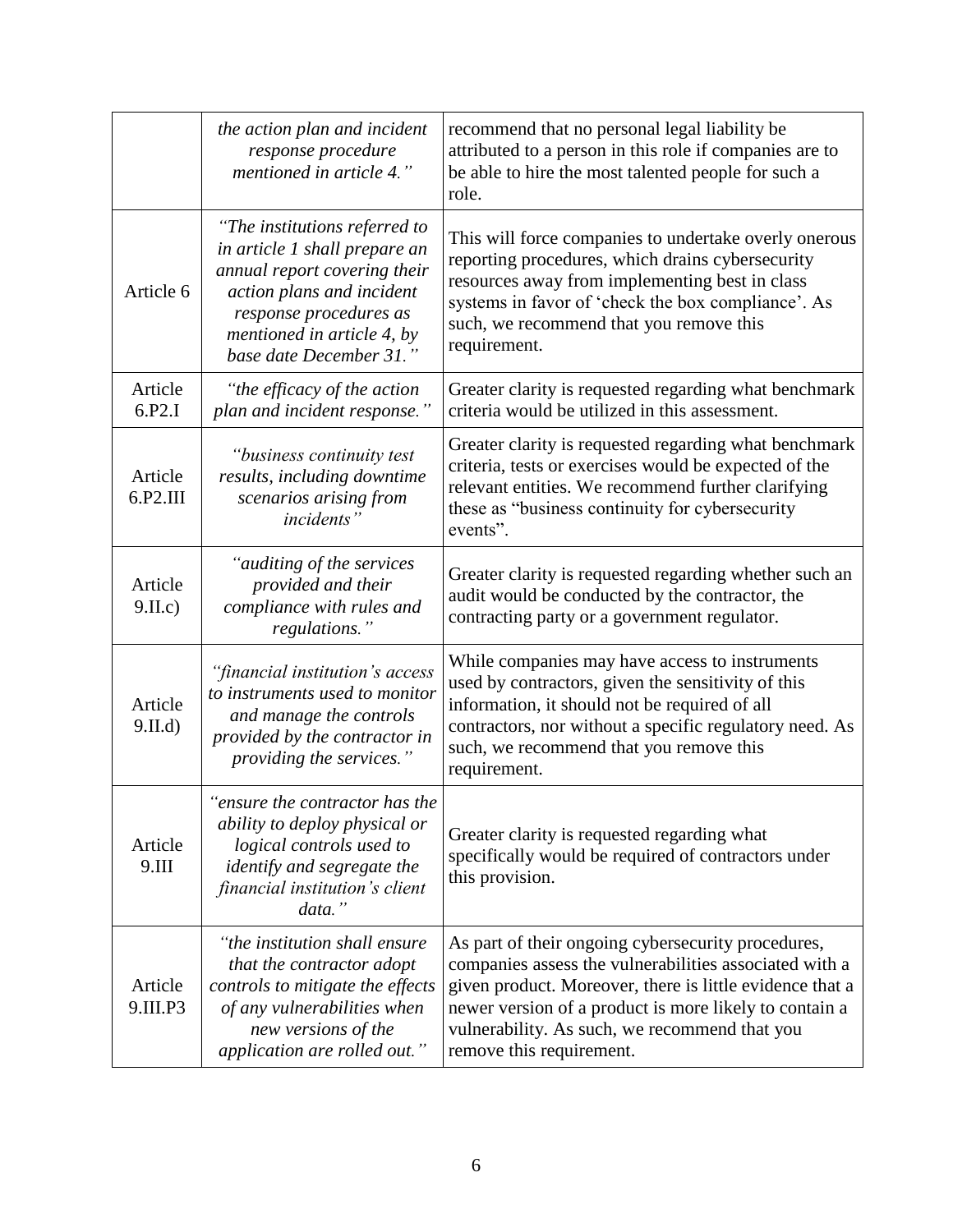| Article 11      | "Material data processing,<br>storage and cloud computing<br>services must not be provided<br>abroad."                                                                                                          | Transferring, processing, or storing data across<br>borders does not expose data to greater security<br>threats. In fact, storing data in Brazil may increase the<br>risk of a breach, as companies are forced to choose<br>between a smaller number of contractors, rather than<br>hiring the best available international partners.<br>Depending on how the Central Bank of Brazil defines<br>"material" data processing, data storage, and cloud<br>computing services, the proposed language could<br>prevent affected entities from using their state-of-the<br>art and globally centralized facilities for the<br>processing of financial information for payment<br>transactions and other information necessary to<br>provide cutting edge value-added services and<br>solutions. |
|-----------------|-----------------------------------------------------------------------------------------------------------------------------------------------------------------------------------------------------------------|-------------------------------------------------------------------------------------------------------------------------------------------------------------------------------------------------------------------------------------------------------------------------------------------------------------------------------------------------------------------------------------------------------------------------------------------------------------------------------------------------------------------------------------------------------------------------------------------------------------------------------------------------------------------------------------------------------------------------------------------------------------------------------------------|
|                 |                                                                                                                                                                                                                 | In addition, data localization disrupts centralized data<br>storage and processing so companies are unable to<br>take advantage of economies of scale and a seamless,<br>global internet. A report from the Leviathan Security<br>Group also shows that data localization measures raise<br>the cost of hosting data by 30-60% for companies.<br>This greatly impacts small business and start-ups who<br>experience increased costs and barriers to market<br>entry, stifling innovation and reducing an economy's<br>competitiveness in the long term.                                                                                                                                                                                                                                  |
|                 |                                                                                                                                                                                                                 | Finally, these measures unfairly discriminate against<br>companies that do not have a local presence in Brazil.<br>Given that this will likely not lead to an increase in<br>levels of cybersecurity, this could represent a violation<br>of Brazil's international obligations to take the least<br>trade restrictive approach to regulation. As such, we<br>strongly recommend that you remove this<br>requirement.                                                                                                                                                                                                                                                                                                                                                                     |
| Article<br>12.I | "Data processing, storage<br>and cloud computing service<br>agreements shall stipulate the<br>locations of facilities where<br>services will be provided and<br>data will be stored, processed<br>and managed." | This provision places a huge burden on regulated<br>entities, in particular those who contract with cloud<br>service providers. One of the benefits of cloud<br>computing services is the ability for information to be<br>moved and stored seamlessly across borders. Among<br>other benefits, this enables regulated entities to store<br>data where it is likely to be most secure.                                                                                                                                                                                                                                                                                                                                                                                                    |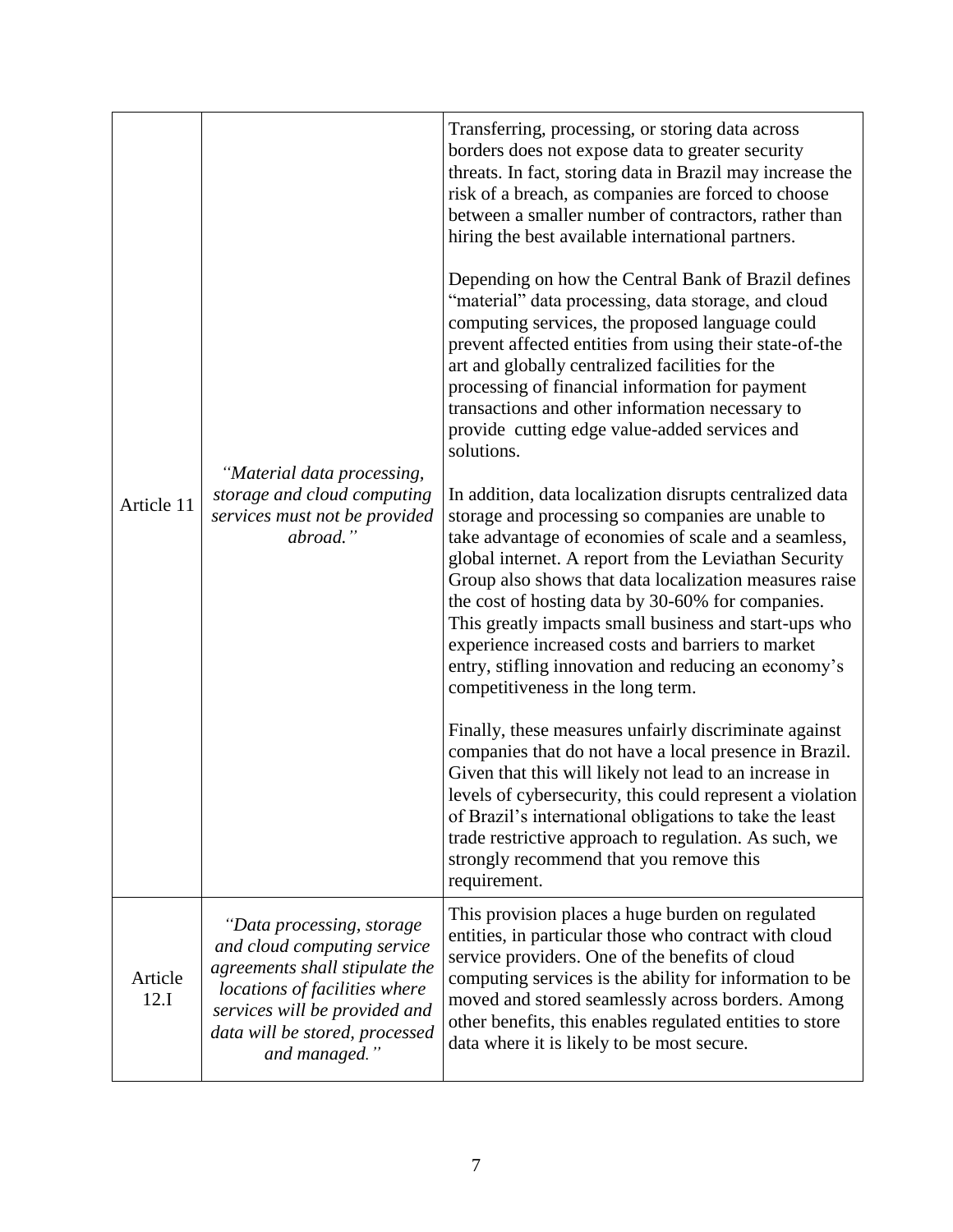|                      |                                                                                                                                                                                                                                                                                                                                                                     | This provision would create a disincentive to leverage<br>such services, potentially leading to extra costs,<br>lowered performance, and lower levels of<br>cybersecurity. As such, we strongly recommend that<br>you remove this requirement.                                                                                                                                                                                                                                                                                                                                                                                                                                       |
|----------------------|---------------------------------------------------------------------------------------------------------------------------------------------------------------------------------------------------------------------------------------------------------------------------------------------------------------------------------------------------------------------|--------------------------------------------------------------------------------------------------------------------------------------------------------------------------------------------------------------------------------------------------------------------------------------------------------------------------------------------------------------------------------------------------------------------------------------------------------------------------------------------------------------------------------------------------------------------------------------------------------------------------------------------------------------------------------------|
| Article<br>12.VII    | "the Central Bank of Brazil<br>has access to contracts and<br>agreements signed for the<br>provision of services,<br>documentation and<br>information involving the<br>services provided, data stored<br>and respective information<br>concerning data processing,<br>as well as the facilities<br>mentioned in subparagraph<br>L''                                 | Greater clarity is requested regarding whether this<br>requires companies to send all service contracts and<br>agreements to the Central Bank, for them to keep on<br>file, or to provide <i>access</i> to them in the event that the<br>Central Bank needs to review them.<br>If the former, we recommend that this requirement be<br>removed as it would place a large and unnecessary<br>burden on regulated entities.<br>If the latter, we would encourage the Central Bank to<br>make clear to regulated entities when they will need to<br>make such information available, ensuring that such<br>instances do not place an unnecessary administrative<br>burden on companies. |
| Article<br>12.VIII   | "backups of data and<br>information stored by the<br>contractor together with<br>information about its<br>processing must be kept in<br>Brazil."                                                                                                                                                                                                                    | See comment regarding Article 11.                                                                                                                                                                                                                                                                                                                                                                                                                                                                                                                                                                                                                                                    |
| Article<br>12.X      | "the financial institution must<br>be able to take any measures<br>required by the Central Bank<br>of Brazil.''                                                                                                                                                                                                                                                     | As written, this provision is too broad. It could create<br>a situation in which companies are required by law to<br>take a measure by the Central Bank which is<br>prohibited under another statute. As such, we request<br>greater clarity as to the intent of the provision and<br>recommend that it be significantly narrowed in scope.                                                                                                                                                                                                                                                                                                                                          |
| Article<br>12.X.P2.I | "obligation of the contractor<br>to allow full and unrestricted<br>access of the person or entity<br>responsible for the<br>liquidation/winding up<br>arrangements to the contracts,<br>agreements, documentation<br>and information mentioned in<br>subparagraph VII, as well as<br>copies of data and<br>information mentioned in<br>subparagraph VIII, including | Without a clear legal or investigatory purpose,<br>companies should not be required to provide sensitive<br>commercial information, such as encryption keys, to<br>regulators.<br>Where there is a clear legal or investigatory need to<br>obtain encryption keys, rather than simply be granted<br>access to the required information or data, the Central<br>Bank should request authority to obtain these through<br>traditional legal channels.                                                                                                                                                                                                                                  |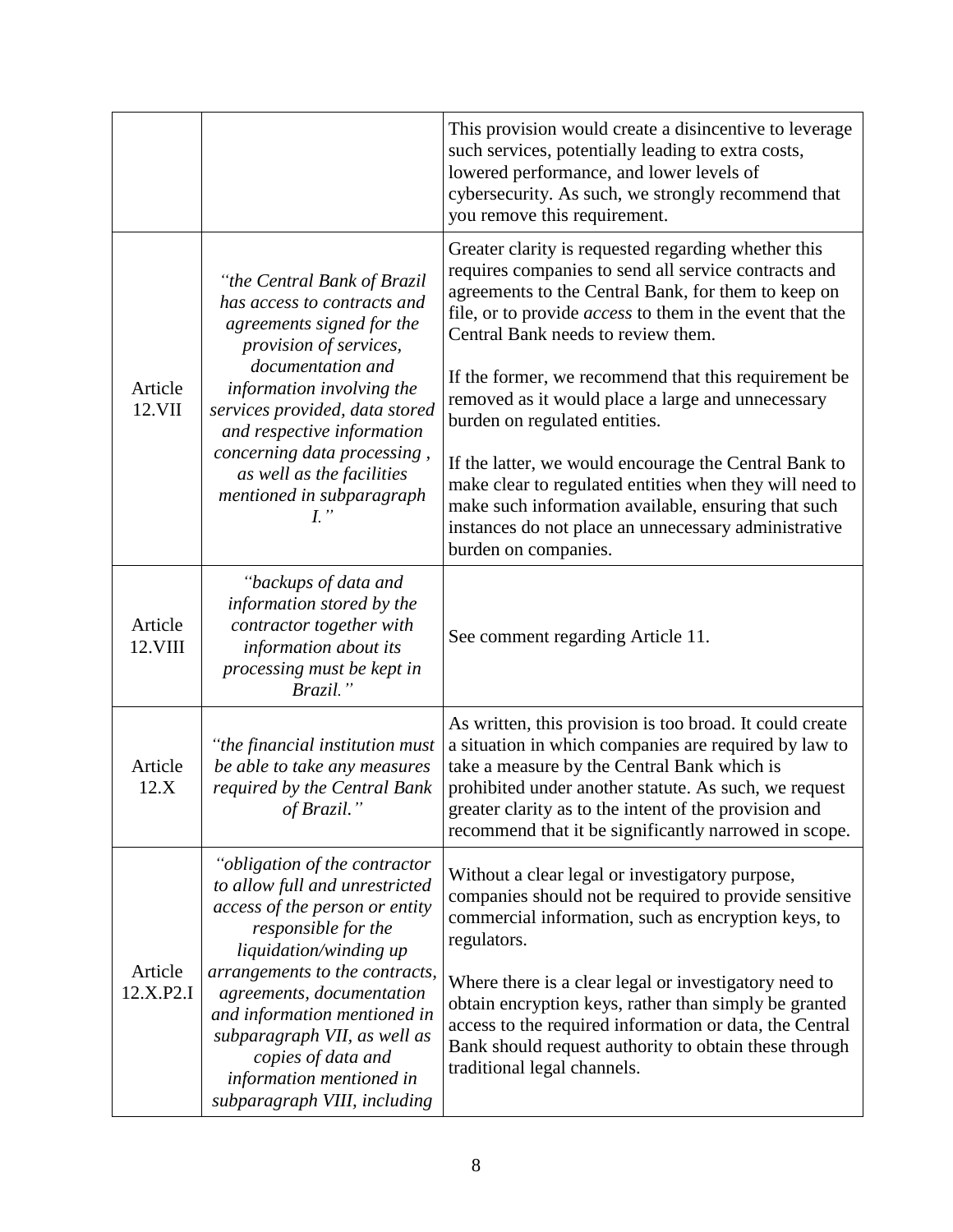|                       | encryption keys and systems<br>required for its processing."                                                                                                                                                                                                                                               | As such, we recommend that this requirement be<br>removed.                                                                                                                                                                                                                                                                                                                                                                                                        |
|-----------------------|------------------------------------------------------------------------------------------------------------------------------------------------------------------------------------------------------------------------------------------------------------------------------------------------------------|-------------------------------------------------------------------------------------------------------------------------------------------------------------------------------------------------------------------------------------------------------------------------------------------------------------------------------------------------------------------------------------------------------------------------------------------------------------------|
| Article<br>12.X.P2.II | "obligation of giving advance<br>notice to the person or entity<br>responsible for the<br>liquidation/winding up<br>arrangements as to the<br>contractor's intention to cease<br>services at least thirty days<br>before the scheduled date"                                                               | Where there is a clear investigatory or security need to<br>remove a contractor, the institution should not be<br>bound to retain the contractor for thirty days.<br>As such, we recommend that this requirement identify<br>the scheduled date and that the institution may provide<br>the Central Bank notice of cease of contractor service<br>for just cause within an appropriate time period.                                                               |
| Article<br>14.II      | "estimates of the period<br>required to resume or<br>normalize its disrupted<br>activities or material services<br>as mentioned in subparagraph<br>$I$ "                                                                                                                                                   | Greater clarity is requested regarding the purpose of<br>this provision. Given that the nature or extent of an<br>attack may not be clear in the immediate aftermath,<br>information provided will likely be at best a rough<br>estimate and should therefore not impose any legally<br>binding obligations on companies.                                                                                                                                         |
| Article<br>14.III     | "timely communication to the<br>Central Bank of Brazil of any<br>material incidents and<br>disruptions of the material<br>services mentioned in<br>subparagraph I that prompt<br>the financial institution to<br>declare a crisis situation and<br>measures taken to resume its<br>activities."            | Greater clarity is requested regarding the Central<br>Bank's definitions of "timely communication" and<br>"declare a crisis situation".                                                                                                                                                                                                                                                                                                                           |
| Article<br>16.P1&2    | "The sharing mentioned in the<br>heading must include<br>information received from<br><b>Third Party Service Providers</b><br>that handle sensitive data or<br>information that is material to<br>the conduct of the institution's<br>activities.<br>The Central Bank of Brazil<br>must have access to the | Frameworks that force companies to report a broad<br>range of cybersecurity incidents can unintentionally<br>inhibit cybersecurity by causing companies to notify<br>regulators of any incident on their systems. This can<br>lead to notification fatigue, increased costs, and<br>operational distractions, which makes it difficult to<br>identify and address the most important incidents.<br>Accordingly, we recommend that you remove this<br>requirement. |
| Article 17            | shared information."<br>"retained at the Central<br>Bank of Brazil's disposal for<br>five years"                                                                                                                                                                                                           | The requirement to maintain security logs, access<br>management records, and processing documents<br>would create an immense data storage requirement<br>that would create additional cost, need to maintain<br>additional servers and operating system structures,                                                                                                                                                                                               |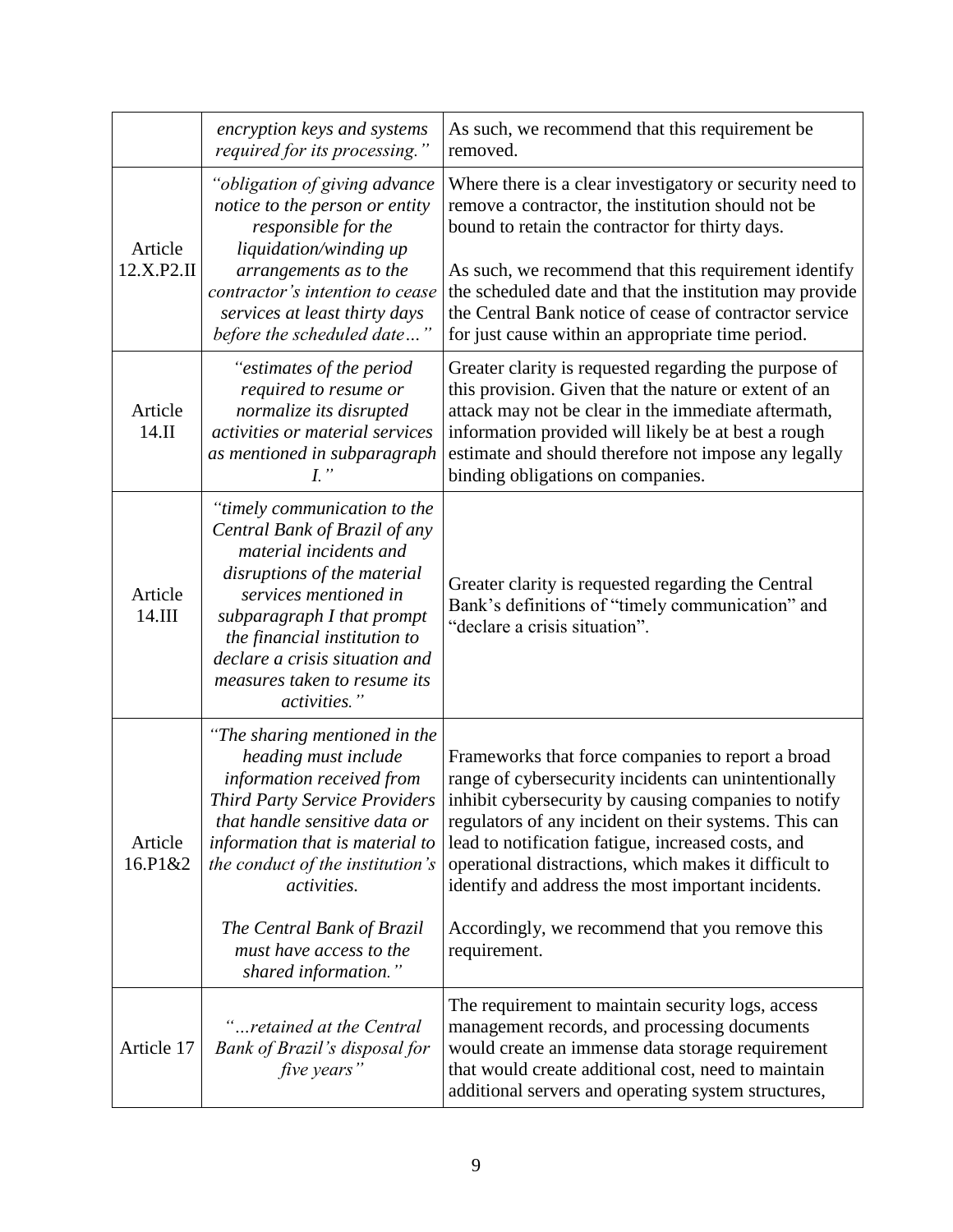|                                   |                                                                                                                                                                                                                                                                                                                                                             | and create operational distraction in order to maintain<br>archives.                                                                                                                                                                                                                                                                                                                                                                                                                                            |
|-----------------------------------|-------------------------------------------------------------------------------------------------------------------------------------------------------------------------------------------------------------------------------------------------------------------------------------------------------------------------------------------------------------|-----------------------------------------------------------------------------------------------------------------------------------------------------------------------------------------------------------------------------------------------------------------------------------------------------------------------------------------------------------------------------------------------------------------------------------------------------------------------------------------------------------------|
|                                   |                                                                                                                                                                                                                                                                                                                                                             | As such, we recommend a more narrowed retention<br>period.                                                                                                                                                                                                                                                                                                                                                                                                                                                      |
| Article<br>18.I                   | "the form of sharing and the<br>information that must be<br>shared under article 16."                                                                                                                                                                                                                                                                       | See comment regarding Article 16.P1&2.                                                                                                                                                                                                                                                                                                                                                                                                                                                                          |
| Article<br>18.II                  | "certifications and other<br>technical requirements to be<br>required of contractors<br>engaged by a financial<br>institution in its capacity as<br>principal for the provision of<br>services mentioned in article<br>$9,$ "                                                                                                                               | In order to ensure that they have the effect of<br>increasing levels of cybersecurity, any certifications or<br>technical requirements should be based upon best-in-<br>class, international standards. We strong recommend<br>that you consult with the private sector regarding the<br>development of any such measures, in order to<br>leverage their expertise, and ensure that any resulting<br>requirements are crafted so as to avoid creating<br>barriers to entry for international service providers. |
| Article<br>18.III                 | "the final dates mentioned in<br>article 14, subparagraph II,<br>for resuming or normalizing<br>disrupted material activities<br>or services."                                                                                                                                                                                                              | Creating timelines for the resumption of services will<br>be counter-productive. Pressuring companies to meet<br>an arbitrary deadline, rather than resuming service at a<br>time when they are confident in the integrity and<br>security of their systems, will lower overall levels of<br>cybersecurity. As such, we recommend that you do<br>not take any such measures.                                                                                                                                    |
| Article<br>18.IV                  | "the technical requirements"<br>and operational procedures to<br>be followed by the institutions<br>in order to comply with this<br>Resolution."                                                                                                                                                                                                            | See comment regarding Article 18.II.                                                                                                                                                                                                                                                                                                                                                                                                                                                                            |
| Article 19<br>& Sole<br>Paragraph | "Institutions that have<br>already engaged material<br>data processing, data storage<br>and cloud computing services<br>from another country must<br>draw up a schedule for these<br>services to be engaged in<br>Brazil and submit it to the<br>Central Bank of Brazil within<br>ninety days of the date on<br>which this Resolution enters<br>into force. | See comments regarding Articles 11 and 12. VIII.                                                                                                                                                                                                                                                                                                                                                                                                                                                                |